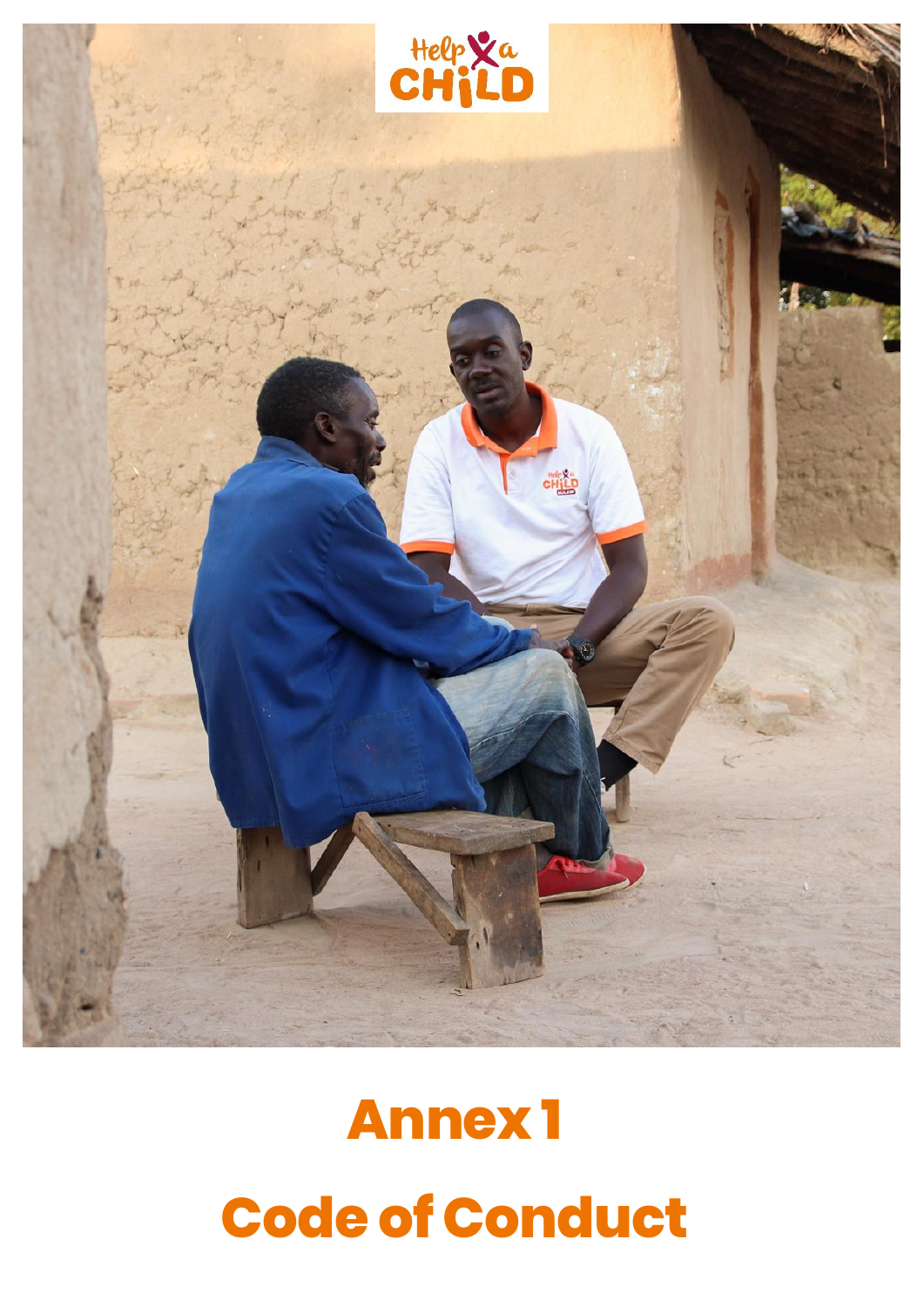## **Contents**

<span id="page-1-0"></span>

| 1.3 Minimum standards for protection against sexual abuse and exploitation (PSEA) 8 |  |
|-------------------------------------------------------------------------------------|--|
|                                                                                     |  |
|                                                                                     |  |
|                                                                                     |  |
|                                                                                     |  |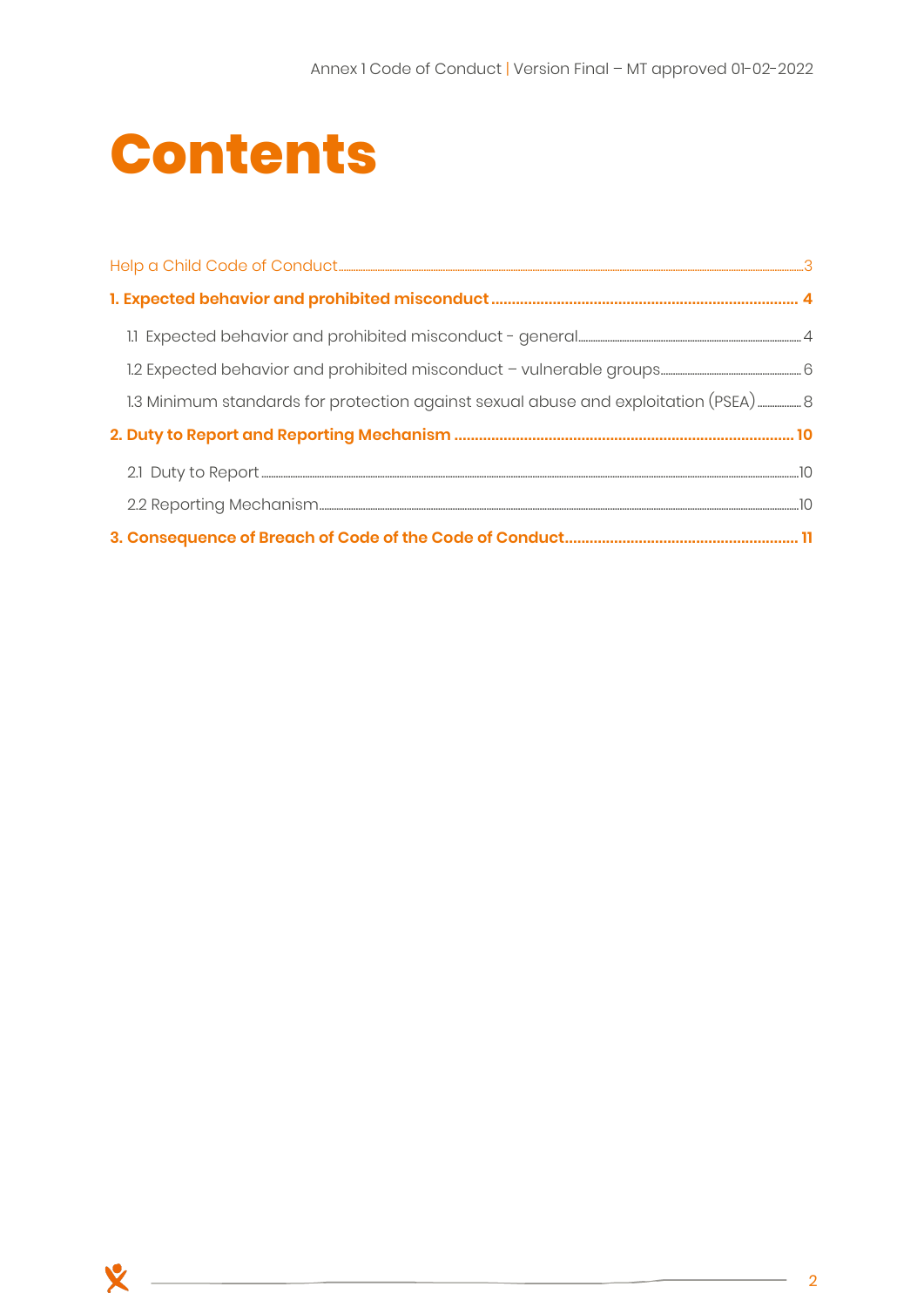## **Help a Child Code of Conduct**

The Help a Child Code of Conduct constitutes Annex 1 of the Help a Child Integrity Policy. The Code of Conduct is derived from the protection principles as mentioned in the Integrity Policy, and covers the following components:

- Expected behavior and prohibited misconduct;
- Minimum standards for protection against sexual abuse and exploitation;
- An explanation of the duty to report and the use of reporting mechanisms;
- Consequences of a breach of the Help a Child Code of Conduct;
- Procedures on the review of the Help a Child Code of Conduct.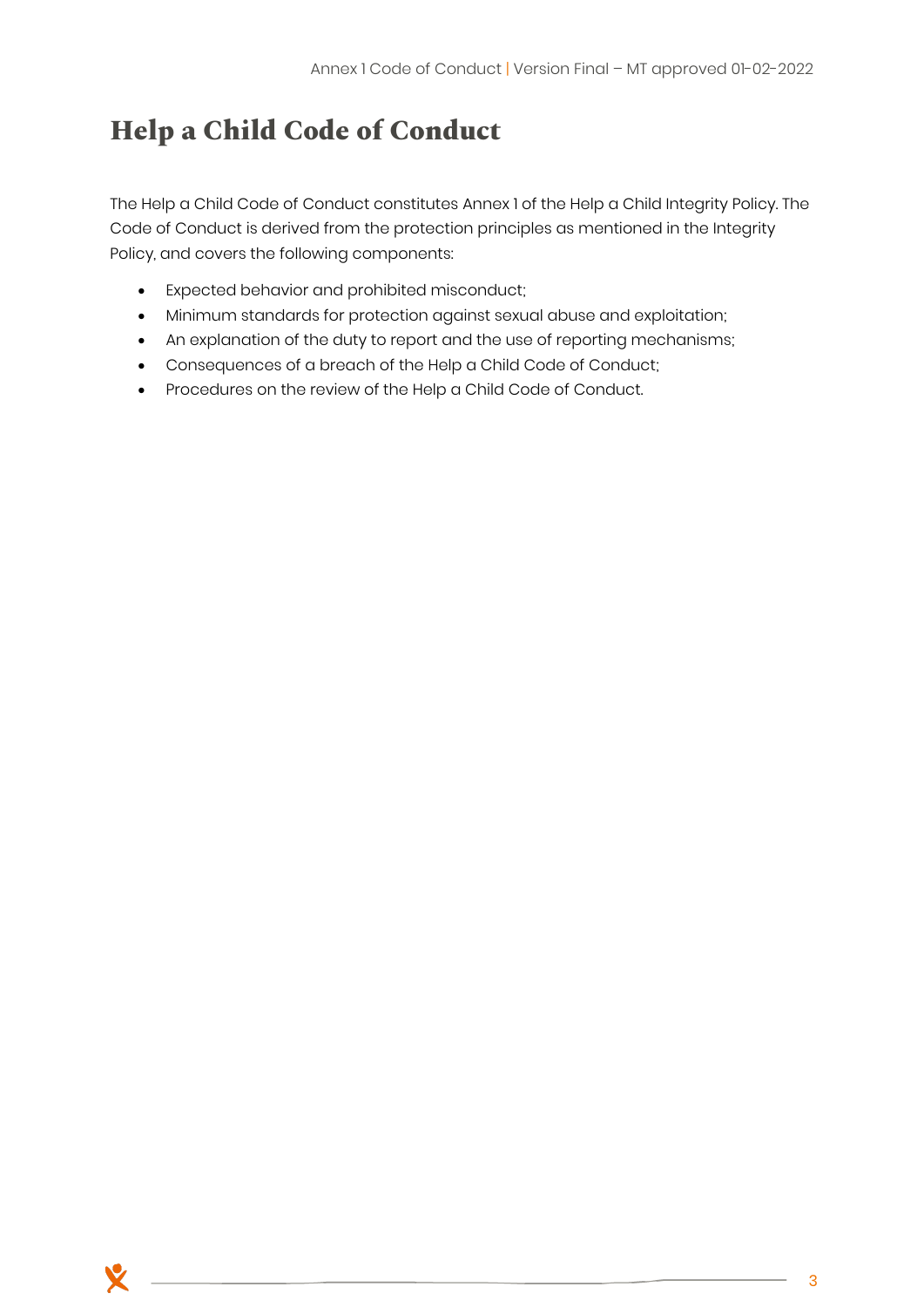### <span id="page-3-0"></span>**1. Expected behavior and prohibited misconduct**

This section sets out general categories of expected behavior and specifies prohibited acts.

#### <span id="page-3-1"></span> $1.1$ Expected behavior and prohibited misconduct - general

#### We treat everybody equally and with dignity:

- Our representatives will not discriminate based on race, gender, sexual orientation, disability, political convictions, religion, or for any other reason, in any way. Common forms of discrimination may include making employment or programming decisions based on family status, race, gender, religion, color, national or ethnic origin, language, marital status, birth, sexual orientation, age, disability or political conviction.
- Our representatives stay away from behavior and actions that show a lack of respect for the dignity of others, e.g. bullying, verbal or physical harassment<sup>1</sup>, exploitation, intimidation and victimization.

#### We are well-clothed and show respect for religious and culturally sensitive issues. Our representatives:

- maintain a representative and well-groomed appearance.
- will treat religious and culturally sensitive issues with respect and tact.
- will be dressed representatively, fitting the cultural setting, which means at least keeping the norms and codes set by our local office<sup>2</sup>. .
- will not engage in situations that our local office<sup>3</sup> does not consider fitting.

#### We avoid conflict of interest. Our representatives:

- act in full compliance with all applicable laws and observe the highest standards of honesty and integrity by not abusing their position for personal gain. This means that Help a Child condemns all forms of fraud, bribery, corruption and theft.
- Help a Child representatives should not make any contributions to political organizations or individuals as a means of obtaining an advantage.
- should conduct themselves in a manner that avoids suspicion of such behavior.
- should avoid situations in which their personal interest may conflict, or appear to conflict, with the interests of Help a Child or its project participants.

<sup>&</sup>lt;sup>1</sup> Harassment is any act or conduct including spoken words, gestures or the production, display or circulation of written words, pictures or other material, if the action or conduct is unwelcome to the recipient and could reasonably be regarded as offensive, humiliating or intimidating.

<sup>2</sup> In case he country has no Help a Child office, the International office determines this norm/code on the basis of consultations with partner organizations. The norm will be shared with travelers during their travel briefing  $^3$  Idem.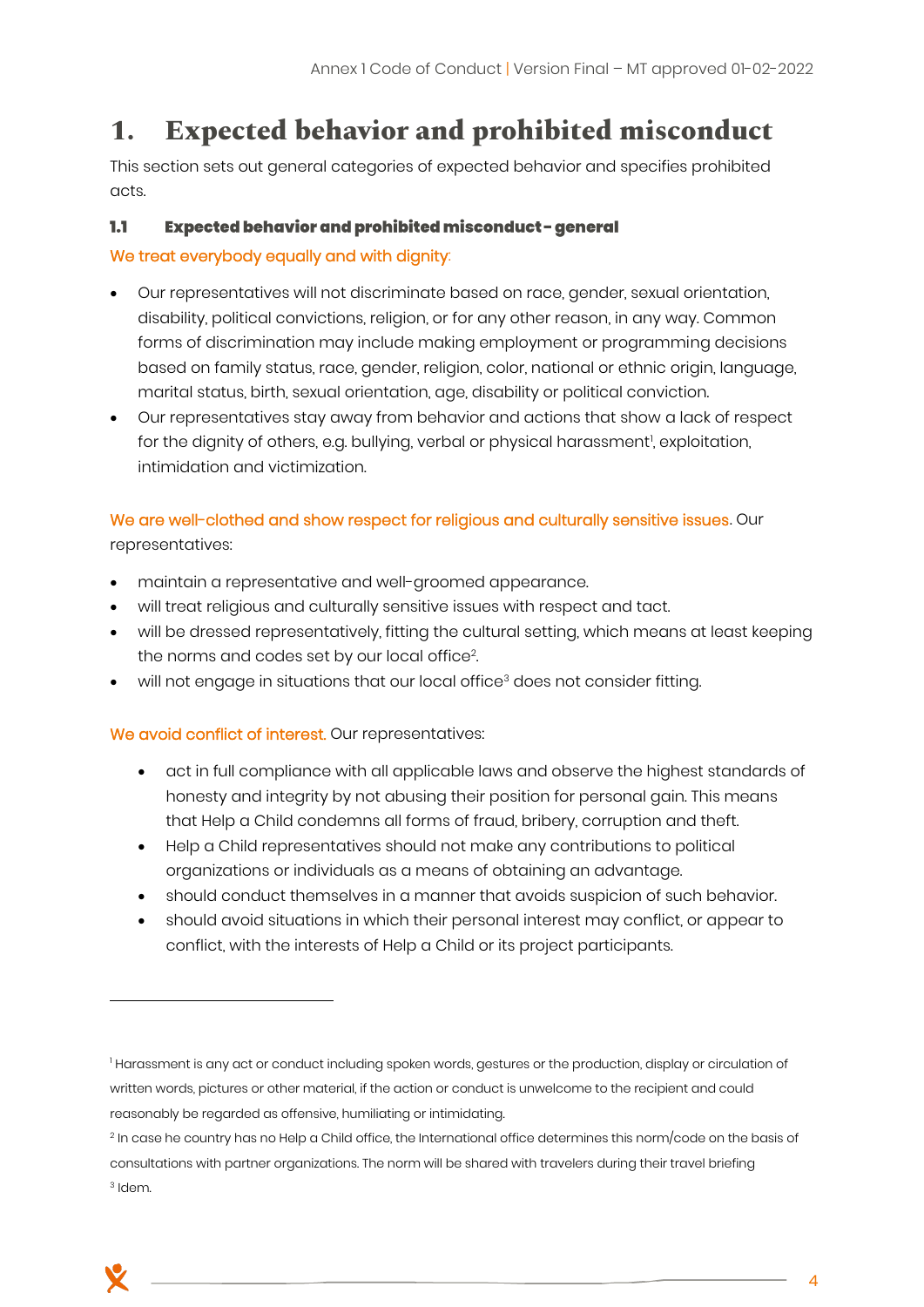• are committed to implement and enforce effective systems to counter bribery and corruption.

#### We use the property of Help a Child with care:

• Our representatives will handle the property of Help a Child, such as mobile phones, computers, laptops, tablets, presentation equipment and printers, with care and attention. This also means that such equipment cannot be left unattended in a vehicle. After work, laptops and tablets are taken home or stored in a cabinet. The users of equipment and keys that are property of Help a Child must sign a loan form.

#### We stay away from alcohol and drugs:

- On duty and/or whilst on Help a Child premises our representatives will not be under the influence of alcohol or drugs not medically prescribed.
- Our representatives will also not be in the possession of alcohol or drugs not medically prescribed.

#### We stay away from use of fire arms:

• Our representatives do not use or have in their possession fire arms at any time.

#### We use internet (incl. email) properly and do not use illegal software. Our representatives:

- will not visit pornographic, racist, discriminating, or abusive internet sites and/or chat rooms or download offensive material or visit sites of which the content is against the law, unethical or threatening.
- are not permitted to install software from Help a Child illegally on their own computer or computers of third parties.
- will handle business email messages correctly regardless of whether they are sent from the office, home or another place: emails should not be offensive or controversial, not contain information too sensitive for this medium and should be used for business only.

We behave properly when it comes to personal use of social media: our representatives will not harm Help a Child's efforts to position itself as a professional organization off as well as online. Representatives should adhere to the following rules to protect the organization and all its representatives against negative consequences of social media behavior.

- Respect privacy. Do not place pictures or texts with a reference to a person without his/her consent (or parent consent) and keep (full) names and addresses confidential.
- When making public statements whether on personal or professional title consider critically whether these messages are in line with the identity and values of Help a Child.
- Use a disclaimer when expressing an opinion about work-related topics.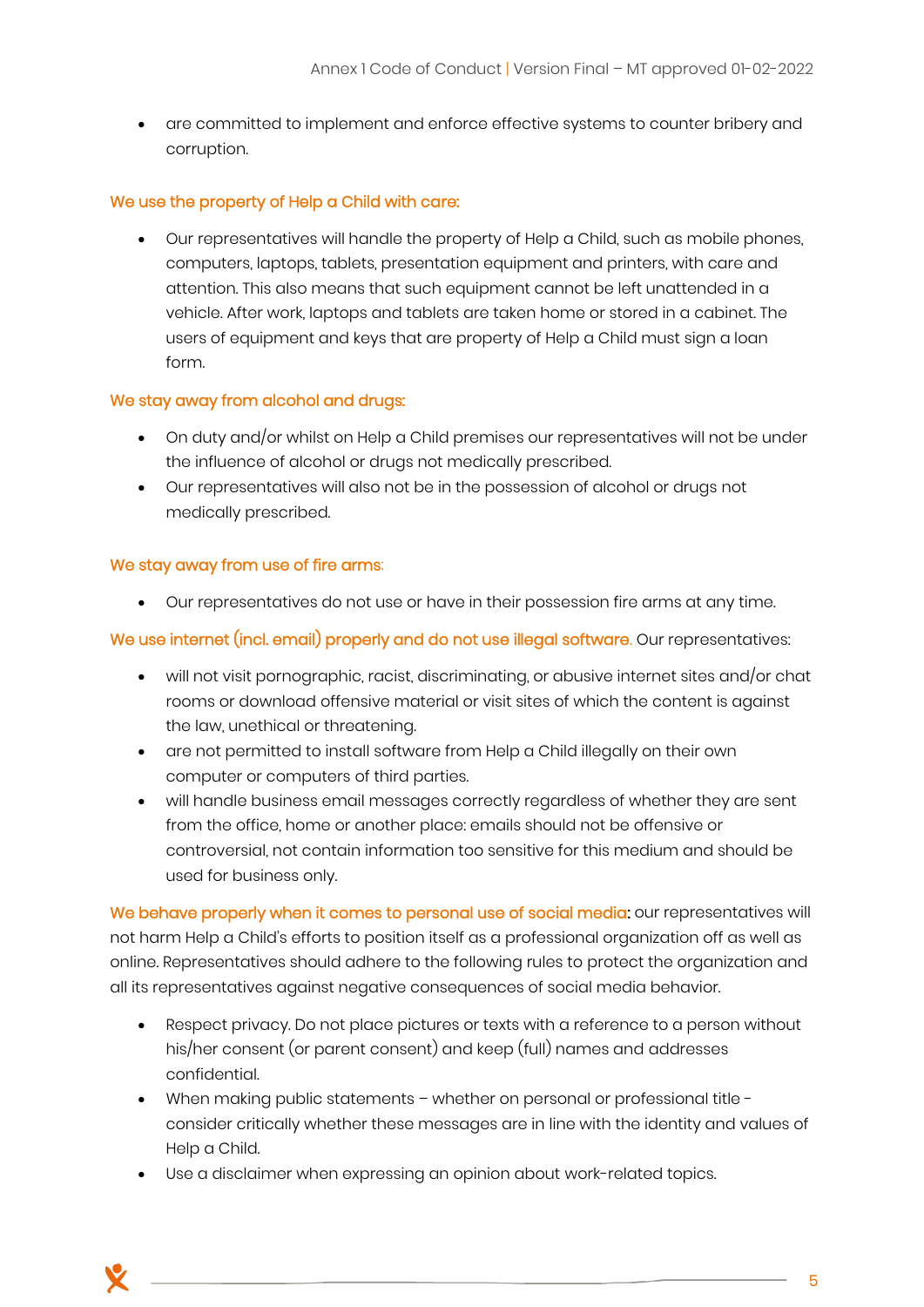- Be transparent when discussing work-related information and experiences and at the same time keep internal agreements on confidentiality and safety. Add value and refrain from comments on the work of colleagues within this or other organizations.
- Feel free to respond to critical comments of others on Help a Child or its work but stay with the facts and react in a respectful way.<sup>4</sup>
- Be open about a mistake. Correct it visibly and, if needed, explain what went wrong.
- When receiving a message from Help a Child to remove a picture or message about our work, then the organization expects our representatives to do this as soon as possible.
- Do not discuss sensitive information or details on your residence if this could lead to security issues for yourself or others. Do not give burglars a chance and do not tell them when you are travelling or when a certain place is unmanned.

#### <span id="page-5-0"></span> $1.2$ Expected behavior and prohibited misconduct – vulnerable groups

We protect vulnerable groups: our representatives will do their utmost best to protect all vulnerable groups against harassment, exploitation, and sexual abuse or threat of abuse. We stay away from and strongly reject any abuse of power:

- Any form of violence including, but not limited to: bullying, verbal, physical or sexualharassment<sup>5</sup>, rape, exploitation, intimidation, and victimization;
- Behavior that shows a lack of respect for the dignity of others including breaching of confidentiality;
- Behaving in a manner which leads to, or could potentially lead to health or security problems for the person themselves or for other people;
- Exchange of money, employment, goods or services for sex, including sexual favors or other forms of humiliating, degrading, compromising or exploitative behavior.
- Withholding goods that are due to Help a Child's program participants to obtain gifts, payment or sex - including sexual favors or other forms of humiliating, degrading, compromising or exploitative behavior - from program participants.

Being a child-focused organization we consider it especially important to safeguard the well-being of children. The remainder of section 1.2 sets out general categories of expected behavior and specifies prohibited acts regarding **child safeguarding**.



<sup>4</sup> In many cases it is wise to respond via the organization's own social media channels, so always inform Help a Child's Communication Team when reading messages about the organization on social media

<sup>5</sup> Sexual harassment is defined as any: act of physical intimacy; request for sexual favors; other act or conduct including spoken words, gestures, or the production, display or circulation of written words, pictures or other material that is unwelcome and could reasonably be regarded as sexually offensive, humiliating or intimidating.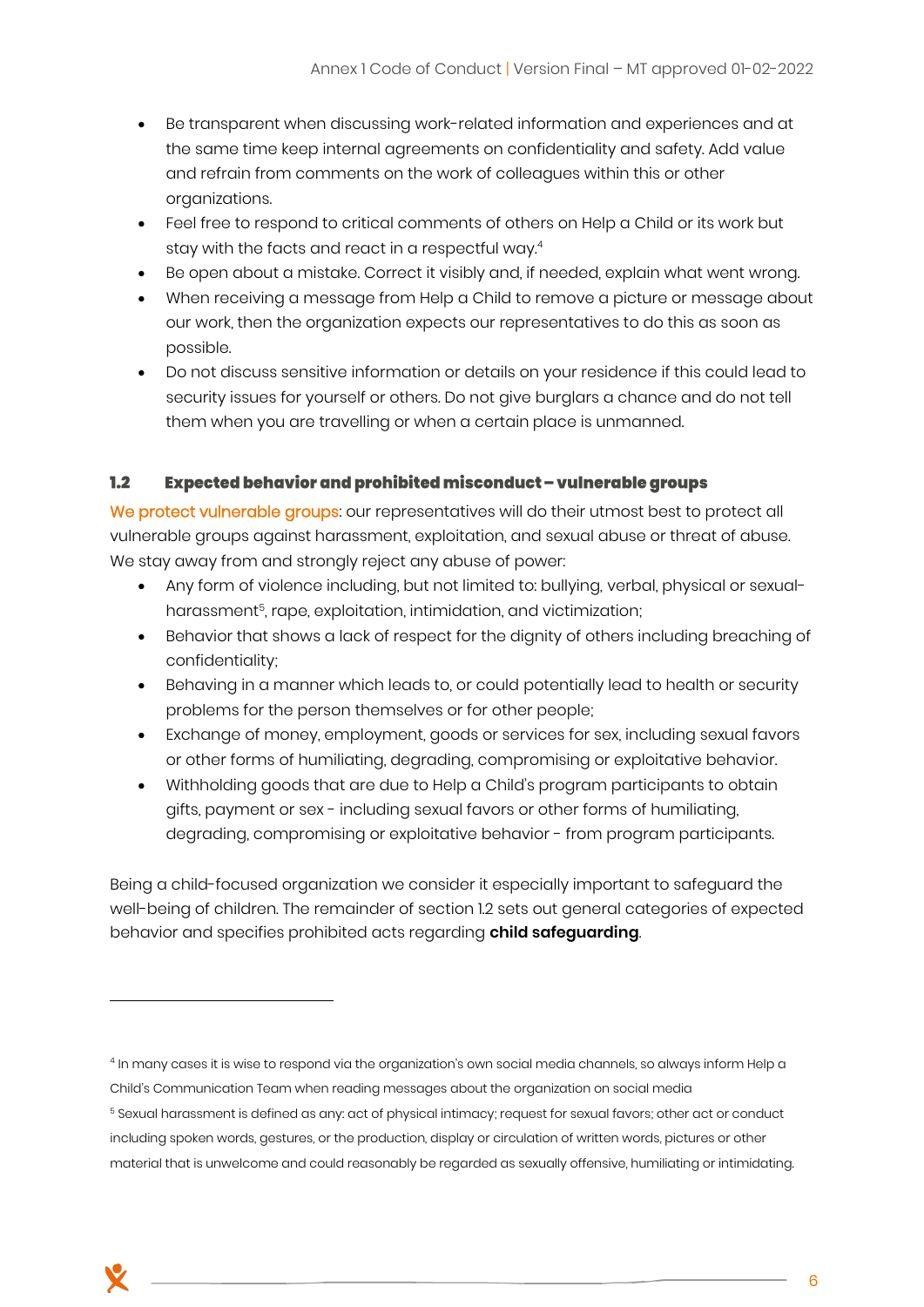#### We uphold a safe and open environment for children. Our representatives:

- are committed to creating a culture of openness and mutual accountability at workplaces to enable all child protection issues to be raised and discussed.
- contribute to creating and/or upholding an environment where children are listened to and respected as individuals and what is safe, positive, and encouraging to them.

#### We pay special attention to the needs of children and our behavior towards children: We

treat all children with respect and we:

- Take notice of their reactions to our tone of voice and manner.
- Ensure when making images of children (photos, video etc.) that they are respectful, that the children are adequately clothed and that sexually suggestive poses are avoided.
- Follow the "two-adult" rule; at all times, two or more adults are present and supervise activities where minors or children are involved.

#### We refrain from any behavior that might have a negative impact on the well-being of

children: We acknowledge that our behavior might have (unintended) negative impact on the well-being of children. Therefore, we remain from potential harmful behavior. This includes, but is not limited to:

- Hold, fondle, kiss, cuddle or touch children or other vulnerable persons including caregivers in inappropriate and/or culturally insensitive way.
- Engage in activities involving close body contact with children or vulnerable persons beyond what is required professionally.
- Spend time alone with a child, away from others in a secluded area.
- Use language, make suggestions, or offer advice that is inappropriate, offensive, or abusive.
- Make sexually suggestive comments or actions to a child, even as a joke.
- Hit or otherwise physically assault or physically abuse children or vulnerable persons. All disciplinary measures are non-violent and do not humiliate.
- Act in a way intended to shame, humiliate, or belittle children or other vulnerable persons, or otherwise perpetuate any form of emotional abuse.
- Discriminate against, show differential treatment, or favors certain children or other vulnerable persons to the exclusion of others.
- Develop relationships with children or other vulnerable persons that could in any way be deemed exploitative or abusive.
- Condone, or participate in behavior with children or other vulnerable persons that is illegal, unsafe or abusive.
- Actively or passively engage children in child labor activities, nor will we condone this in our direct environment.
- Conduct or be part of harmful traditional practices, spiritual or ritualistic abuse.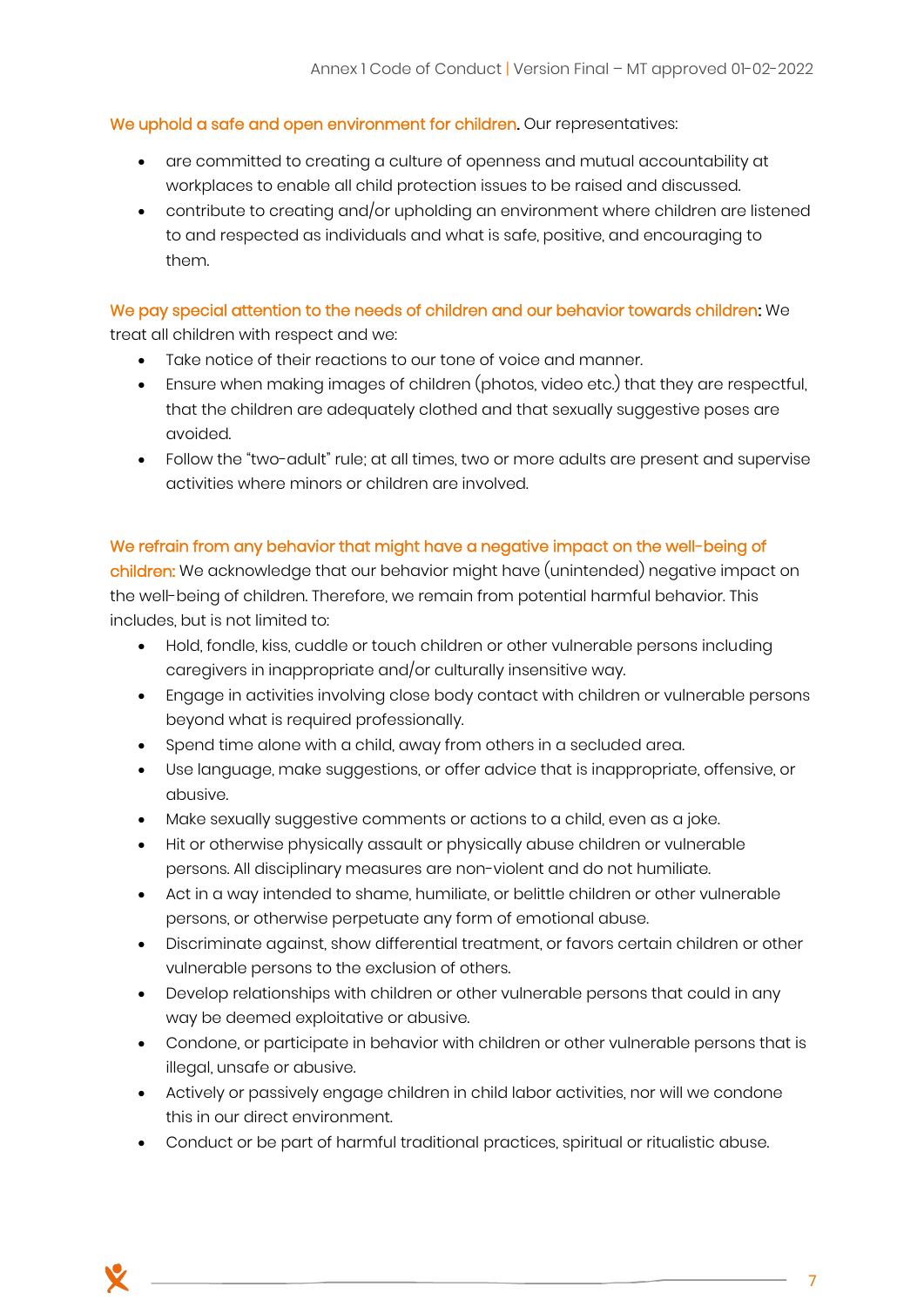We refrain from misusing our power/position: We refrain from any form of harassment, discrimination, physical or verbal abuse, intimidation, or favoritism. We will never abuse the power and influence that we have by virtue of our position over the lives and well-being of any child, or any other vulnerable person.

#### <span id="page-7-0"></span>1.3 Minimum standards for protection against sexual abuse and exploitation (PSEA)

We acknowledge that sexual abuse and exploitation is a serious breach of our Code of Conduct. Any proven instances of any forms of harassment or sexual threat or abuse will result in appropriate disciplinary action being taken, up to and including dismissal.

#### Definitions:

For the purposes of the present policy the term **'sexual exploitation'** means any actual or attempted abuse of a position of vulnerability, differential power, or trust, for sexual purposes, including, but not limited to, profiting monetarily, socially or politically from the sexual exploitation of another. Similarly, the term **'sexual abuse'** means the actual or threatened physical intrusion of a sexual nature, whether by force or under unequal or coercive conditions.

All staff and others acting on behalf of Help a Child must adhere to the following **IASC core** [principles](https://psea.interagencystandingcommittee.org/update/iasc-six-core-principles) to prevent any form of sexual abuse and exploitation from happening:

- Sexual exploitation and abuse by our representatives constitute acts of gross misconduct and are therefore grounds for contract termination.
- Sexual activity with children (persons under the age of 18) is prohibited regardless of the age of majority or age of consent locally. Mistaken belief of the age of a child is not a defense.
- Exchange of money, employment, goods or services for sex, including sexual favors or other forms of humiliating, degrading or exploitative behavior is prohibited; this includes exchange of assistance that is due to beneficiaries.
- Any sexual relationship between staff and beneficiaries is prohibited, since such relationships undermine the credibility and integrity of our work and often involve improper use of rank or position.
- Where staff develops concerns or suspicions regarding sexual abuse or exploitation by a fellow worker, whether in the same agency or not, he or she must report such concerns via established reporting mechanisms; the Integrity Focal Point or Integrity Coordinator.
- Our representatives are obliged to create and maintain an environment which prevents sexual exploitation and abuse and promotes the implementation of this Code of Conduct. Managers at all levels have a particular responsibility to support and develop systems which maintain this environment.

Any proven instances of harassment, exploitation, abuse or threat of abuse will be treated as gross misconduct and, as such, will result in appropriate disciplinary action being taken, up to and including dismissal and legal action.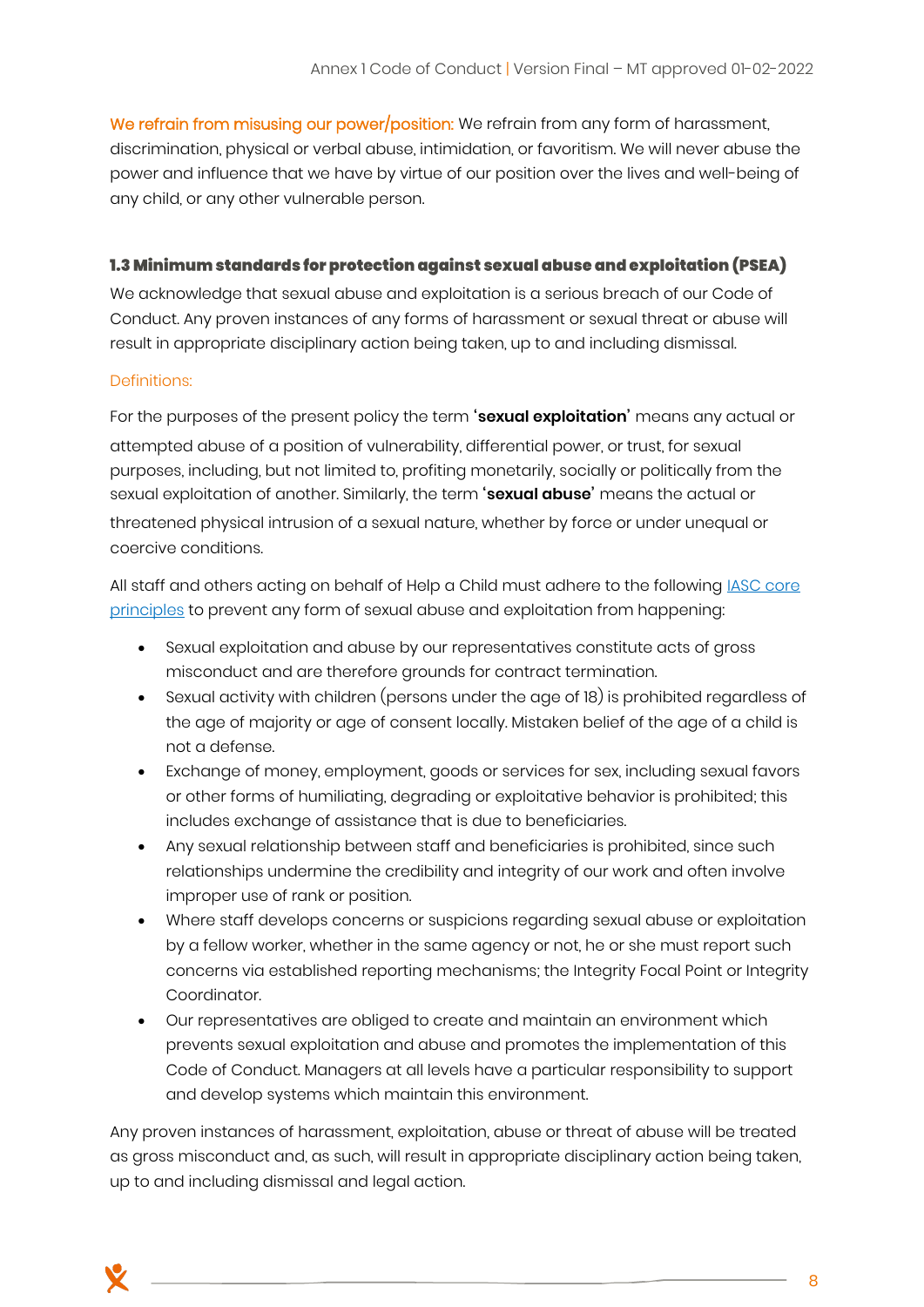Help a Child is committed to collaborate and coordinate with humanitarian partners in reporting and investigating cases of (possible) sexual abuse or misconduct.

We differentiate our prevention activities from response activities in this regard:

#### Prevention:

Vetting: Help a Child systematically vets all prospective job candidates in accordance with established screening procedures.

Training: Help a Child holds mandatory induction and refresher trainings for all employees and related personnel on the Organization's Code of Conduct, including our SEA policy and procedures.

#### Response:

Reporting: Help a Child has safe, confidential and accessible mechanisms and procedures for personnel, beneficiaries and communities, including children, to report SEA allegations that and ensures that beneficiaries are aware of these.

Investigation: Help a Child has a process for investigation of SEA allegations in place and shall properly and without delay conduct an investigation of SEA by its employees or related personnel or refer to the proper investigative body if the perpetrator is affiliated with another entity.

Referral to National Authorities: If, after proper investigation, there is evidence to support allegations of SEA, these cases may be referred to national authorities for criminal prosecution.

Victim assistance: Help a Child has a system to promptly refer SEA survivors to available services, based on their needs and consent.

#### Cooperative arrangements:

- All Help a Child's contracts and partnership agreements include a standard clause requiring contractors, suppliers, consultants and sub-partners to commit to a zerotolerance policy on SEA and to take measures to prevent and respond to SEA.
- The failure of those entities or individuals to take preventive measures against SEA, to investigate allegations thereof, or to take corrective action when SEA has occurred, shall constitute grounds for termination of any cooperative arrangement.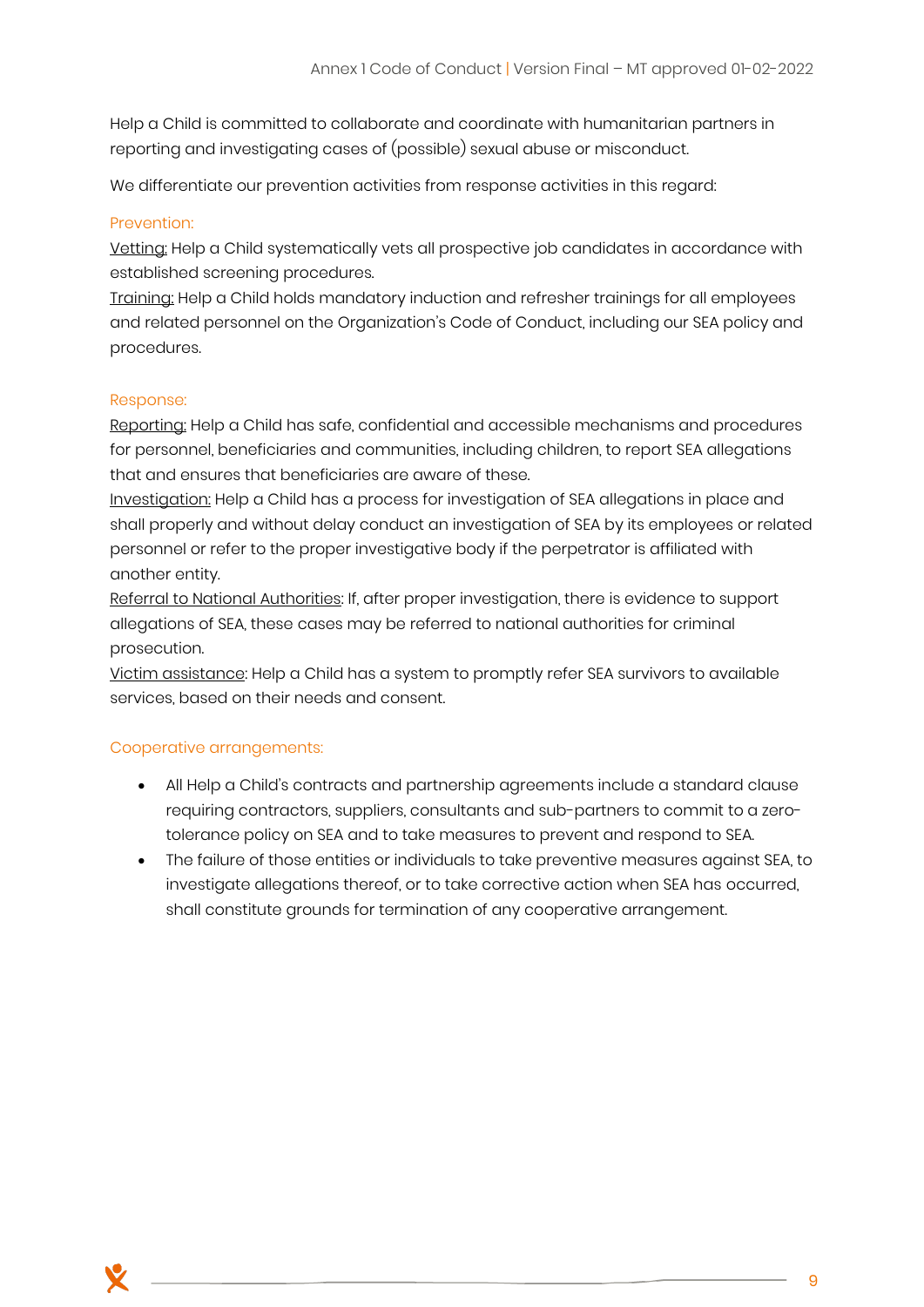## <span id="page-9-0"></span>**2. Duty to Report and Reporting Mechanism**

#### <span id="page-9-1"></span>2.1 Duty to Report

It is the duty of all Help a Child representatives who become aware of any breaches of the Help a Child Code of Conduct to report this immediately to a line manager or a relevant Integrity Focal Person or the Integrity Coordinator, either through the established reporting mechanism or, if not appropriate, to another senior member of staff.

Management must ensure that all information about breaches of this Code is handled with the utmost discretion. Any concerns or suspicions about a suspected incident of exploitation, harassment or bullying of program participants or colleagues, whether major or minor, should always be discussed with an Integrity Focal Person, line manager or other senior member of staff.

Failure to report concerns of (sexual) abuse and exploitation will constitute misconduct and be considered grounds for disciplinary measures. No action will be taken against a person reporting concerns in good faith, and the person will be protected against retaliation. Any of our representatives purposely making false accusations of any action by another representative of Help a Child, which is in breach of the Code of Conduct, will be subject to disciplinary action at the discretion of the employer.

#### <span id="page-9-2"></span>**2.2 Reporting Mechanism**

Breaches or any suspicion of a breach to this Code of Conduct should be reported using the Help a Child complaints procedure<sup>6</sup>. The suspected breach will be investigated in accordance to the same complaints procedure.

<sup>&</sup>lt;sup>6</sup> See Annex 4 of the Integrity Policy for the Feedback, Complaints and Whistle Blowing Procedure of Help a Child, which can also be found online a[t https://www.helpachild.org/documents](https://www.helpachild.org/documents) and on SharePoint.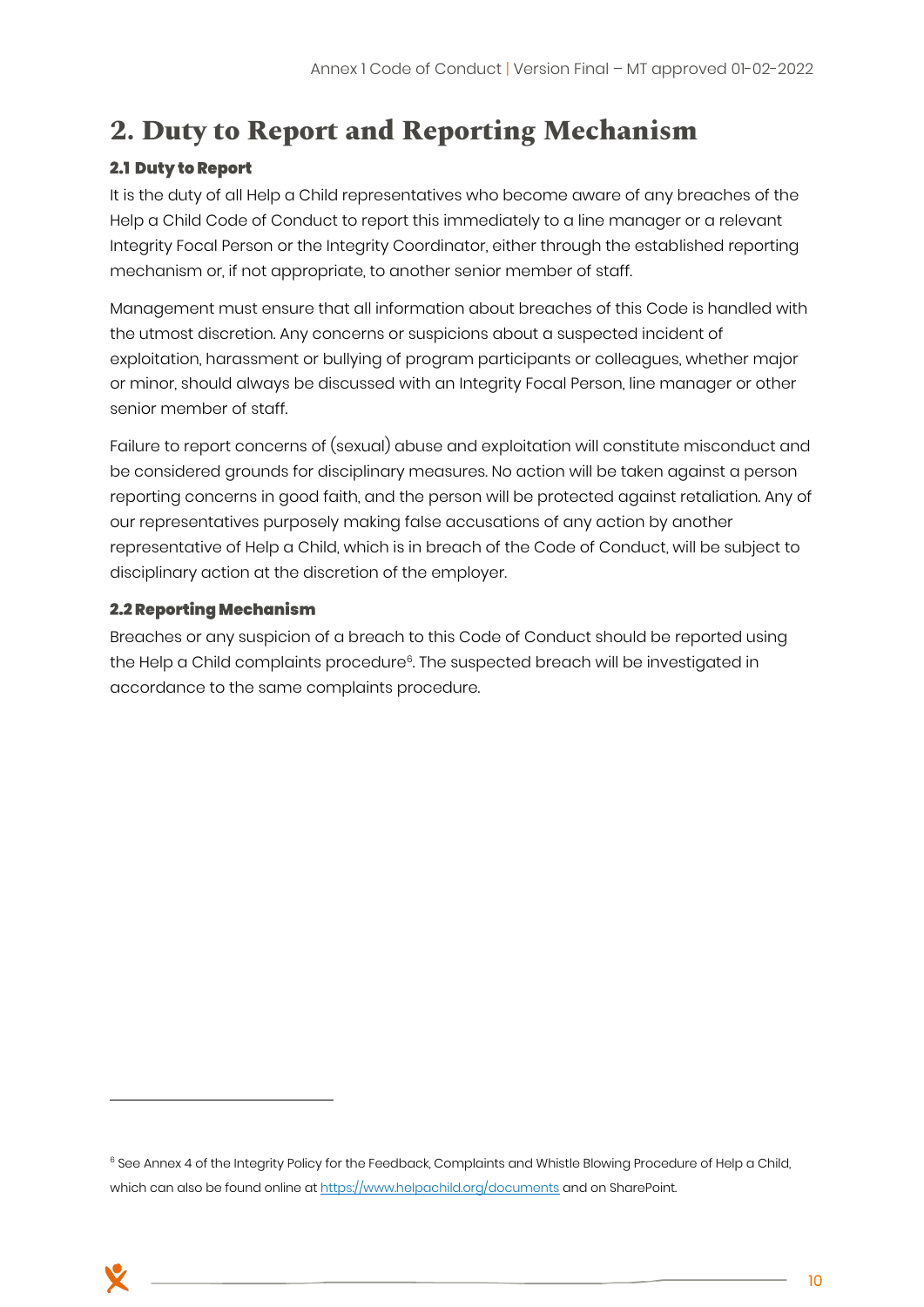## <span id="page-10-0"></span>**3. Consequence of Breach of Code of the Code of Conduct**

Help a Child recognizes the pressure and stress working in relief projects and fragile environments and acknowledges the organizational responsibility when it comes to staff care. Therefore, it supports staff with the staff care measures as mentioned in section 3.5 of the Integrity Policy to minimize stress.

However, Help a Child expects that, when signing an employment contract with Help a Child, our representatives acknowledge their own responsibility towards their behavior and actions. Any proven breach of the Help a Child Code of Conduct and any proven misconduct will result in disciplinary action. Depending on the severity appropriate action might include a written warning, probation or termination of contract and legal action if required, as described in the employment conditions manual.

Furthermore, disciplinary measures will be taken against our representatives

- for retaliating against a colleague who reports concerns or otherwise cooperates with an investigation;
- for maliciously and falsely reporting misconduct; and
- for not cooperating with an investigation.

If the claim is deemed unfounded the representative's record will be cleared.